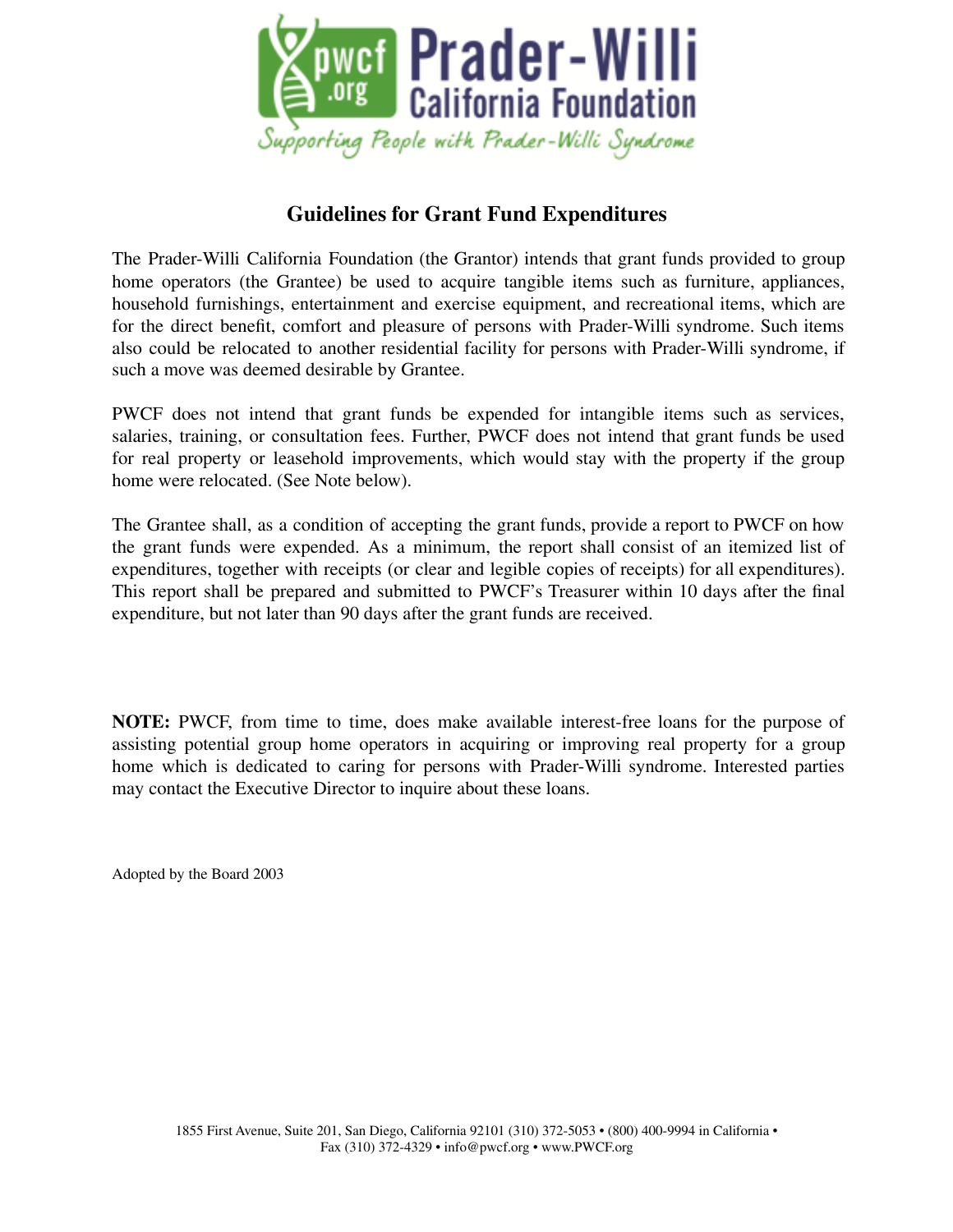

## **Grant Request Process**

The Board of Directors of Prader-Willi California Foundation (PWCF) hereby approves the following Grant Request Process:

1. All requests for funds must be typewritten and forwarded to:

Prader-Willi California Foundation 1855 First Avenue, Suite 201 San Diego, CA 92101

2. For funds to be appropriated at a regularly scheduled board meeting, requests must be received no later than 3 weeks in advance of the next meeting.

3. The Board shall have absolute discretion in determining whether or not the request is appropriate for funding by PWCF. In no event however, shall funds be appropriated for use which does not directly assist the lives of those who have the Prader-Willi syndrome.

4. The Board may, from time to time, or at the time of granting, request that periodic reports be filed with the Board and/or site visits by various Board members to verify the use of the funds so granted.

5. No funds shall be approved unless the majority of the members of the Board approves. Approval may be through proxy vote or in person.

6. In the event of an emergency, as declared by the President of PWCF, a telephone poll may be used. An emergency would exist where, by waiting until the next regularly scheduled Board meeting, irreparable harm would result should a grant request not be acted upon immediately.

Original Procedure Approved December 1995 Updated February 2022